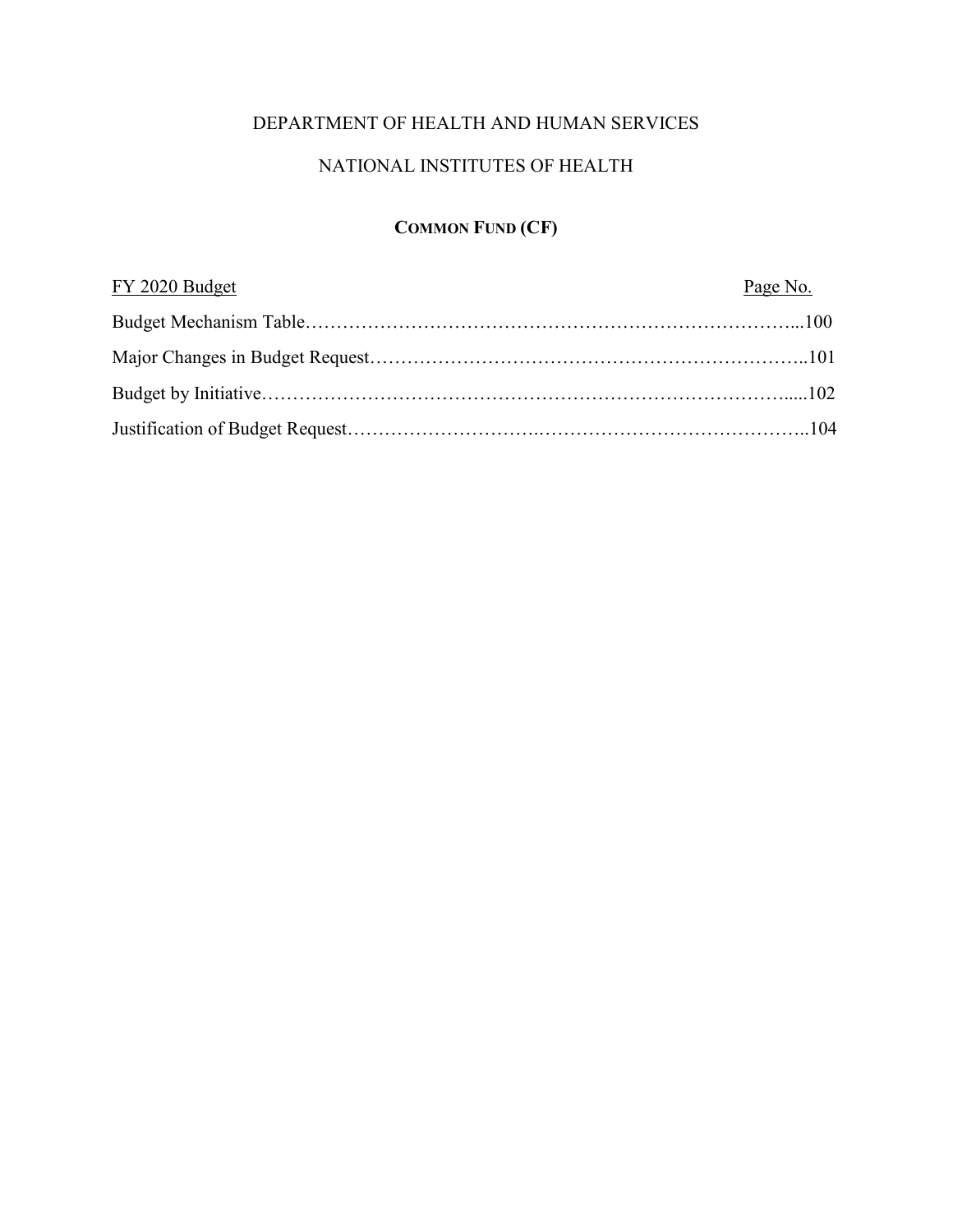## **BUDGET MECHANISM**

# Budget Mechanism - Total<sup>1,2</sup>

| <b>MECHANISM</b>                                 |                   | FY 2018 Final          |                       | <b>FY 2019</b><br><b>Enacted</b> |                   | <b>FY 2020</b><br><b>President's</b><br><b>Budget</b> |                         | <b>FY 2020</b><br>$+/-$<br><b>FY 2019 CR</b> |
|--------------------------------------------------|-------------------|------------------------|-----------------------|----------------------------------|-------------------|-------------------------------------------------------|-------------------------|----------------------------------------------|
|                                                  | No.               | Amount                 | No.                   | Amount                           | No.               | Amount                                                | No.                     | Amount                                       |
|                                                  |                   |                        |                       |                                  |                   |                                                       |                         |                                              |
| Research Projects:                               |                   |                        |                       |                                  |                   |                                                       |                         |                                              |
| Noncompeting                                     |                   | 185 \$132,641          |                       | 240 \$176,462                    |                   | 271 \$194,184                                         | 31                      | \$17,722                                     |
| Administrative Supplements                       | (32)              | 6,762                  | (19)                  | 4,375                            | (15)              | 3,469                                                 | $(-4)$                  | $-906$                                       |
| Competing:                                       |                   |                        |                       |                                  |                   |                                                       |                         |                                              |
| Renewal                                          | 7                 | 10,840                 | 0                     | 0                                | $\bf{0}$          | 0                                                     | $\mathbf 0$             | 0                                            |
| New                                              | 126               | 156,039                | 130<br>$\overline{0}$ | 161,765                          | 89<br>$\vert$ 0   | 98,633                                                | $-41$<br>$\overline{0}$ | $-63,132$                                    |
| Supplements                                      | $\overline{2}$    | 1,128<br>135 \$168,007 |                       | $\mathbf{0}$<br>130 \$161,765    | 89                | 0<br>\$98,633                                         | $-41$                   | $-$ \$63.132                                 |
| Subtotal, Competing<br>Subtotal, RPGs            | 320               | \$307,411              |                       | 370 \$342,602                    | 360               | \$296,286                                             | $-10$                   | $-$ \$46,316                                 |
| <b>SBIR/STTR</b>                                 | $\mathbf{0}$      | $\mathbf{0}$           | $\mathbf{0}$          | $\mathbf{0}$                     | $\mathbf{0}$      | $\Omega$                                              | $\Omega$                |                                              |
| Research Project Grants                          | 320               | \$307,411              |                       | 370 \$342,602                    | 360               | \$296,286                                             | $-10$                   | $-$ \$46,316                                 |
|                                                  |                   |                        |                       |                                  |                   |                                                       |                         |                                              |
| Research Centers:                                |                   |                        |                       |                                  |                   |                                                       |                         |                                              |
| Specialized/Comprehensive                        | 29                | \$33,128               | 29                    | \$33,524                         | 15                | \$16,896                                              |                         | $-14$ $- $16,628$                            |
| Clinical Research                                | 10                | 17,878                 | 8                     | 14,898                           | 6                 | 11,605                                                | $-2$                    | $-3,293$                                     |
| Biotechnology                                    | 1                 | 577                    | 1                     | 565                              | $\mathbf{0}$      | $\Omega$                                              | $-1$                    | -565                                         |
| Comparative Medicine                             | $\overline{c}$    | 729                    | 12                    | 4,249                            | 10                | 3,702                                                 | $-2$                    | $-547$                                       |
| Research Centers in Minority Institutions        | $\mathbf{0}$      | $\mathbf{0}$           | $\mathbf{0}$          | $\Omega$                         | $\mathbf{0}$      | $\Omega$                                              | $\mathbf{0}$            |                                              |
| Research Centers                                 | 42                | \$52,312               | 50                    | \$53,236                         | 31                | \$32,203                                              |                         | $-19$ $-$ \$21,033                           |
|                                                  |                   |                        |                       |                                  |                   |                                                       |                         |                                              |
| Other Research:                                  |                   |                        |                       |                                  |                   |                                                       |                         |                                              |
| <b>Research Careers</b>                          | 1                 | \$201                  | $\mathbf{0}$          | \$0                              | $\boldsymbol{0}$  | \$0                                                   | $\vert$ 0               | \$0                                          |
| Cancer Education                                 | $\boldsymbol{0}$  | $\mathbf{0}$           | 0                     | $\mathbf{0}$                     | $\overline{0}$    | $\mathbf{0}$                                          | $\mathbf{0}$            | $\bf{0}$                                     |
| Cooperative Clinical Research                    | $\mathbf{0}$      | $\Omega$               | $\mathbf{0}$          | $\Omega$                         | $\boldsymbol{0}$  | $\mathbf{0}$                                          | $\Omega$                | 0                                            |
| <b>Biomedical Research Support</b>               | $\mathbf{0}$      | 0                      | $\mathbf{0}$          | 0                                | $\mathbf{0}$      | 0                                                     | $\mathbf{0}$            | $\mathbf{0}$                                 |
| Minority Biomedical Research Support             | $\mathbf{0}$      | $\Omega$               | $\mathbf{0}$          | $\Omega$                         | $\mathbf{0}$      |                                                       | $\mathbf{0}$            |                                              |
| Other                                            | 90                | 181,461                | 82                    | 166,251                          | 80                | 161,813                                               | $-2$                    | $-4,438$                                     |
| Other Research                                   | 91                | \$181,662              | 82                    | \$166,251                        | 80                | \$161,813                                             | $-2$                    | $-$ \$4,438                                  |
| <b>Total Research Grants</b>                     | 453               | \$541,384              | 502                   | \$562,089                        | 471               | \$490,302                                             | $-31$                   | $- $71,787$                                  |
| Ruth L Kirchstein Training Awards:               | <b>FTTPs</b>      |                        | <b>FTTPs</b>          |                                  | <b>FTTPs</b>      |                                                       | <b>FTTPs</b>            |                                              |
| <b>Individual Awards</b>                         | $\mathbf{0}$      | \$0                    | $\vert$ 0             | \$0                              | $\mathbf{0}$      | \$0                                                   | $\mathbf{0}$            | \$0                                          |
| <b>Institutional Awards</b>                      | 135               | 17,121                 | 131                   | 17,010                           | 102               | 13,251                                                | $-29$                   | $-3,759$                                     |
| Total Research Training                          | 135               | \$17,121               | 131                   | \$17,010                         | 102               | \$13,251                                              | $-29$                   | $- $3,759$                                   |
|                                                  |                   |                        |                       |                                  |                   |                                                       |                         |                                              |
| Research & Develop. Contracts                    | $\vert$ 0         | \$3,394                | $\overline{0}$        | \$2,000                          | $\bf{0}$          | \$1,335                                               | $\vert 0 \vert$         | -\$665                                       |
| (SBIR/STTR) (non-add)                            | $\left( 0\right)$ | $\left( 0\right)$      | $\left( 0\right)$     | (0)                              | $\left( 0\right)$ | (0)                                                   | $\left( 0\right)$       | $\left( 0\right)$                            |
| Intramural Research                              | 0                 | 13,091                 | $\mathbf{0}$          | 15,205                           | 0                 | 11,021                                                | $\mathbf{0}$            | $-4,184$                                     |
| Res. Management & Support                        | 0                 | 25,725                 | 0                     | 22,862                           | 0                 | 17,058                                                | $\overline{0}$          | $-5,804$                                     |
| Res. Management & Support (SBIR Admin) (non-add) | (0)               | $\left( 0\right)$      | $\left( 0\right)$     | $\left( 0\right)$                | $\left( 0\right)$ | $\left( 0\right)$                                     | $\omega$                | $\left( 0\right)$                            |
|                                                  |                   |                        |                       |                                  |                   |                                                       |                         |                                              |
| Construction                                     |                   | 0                      |                       | 0                                |                   | 0                                                     |                         | 0                                            |
| Buildings and Facilities                         |                   |                        |                       |                                  |                   |                                                       |                         |                                              |
| Total, Common Fund                               |                   | 0 \$600,716            |                       | 0 \$619,166                      |                   | 0 \$532,967                                           |                         | $0 - $86,199$                                |

(Dollars in Thousands)

1 All items in italics and brackets are non-add entries. <sup>2</sup> All Subtotal and Total numbers may not add due to rounding.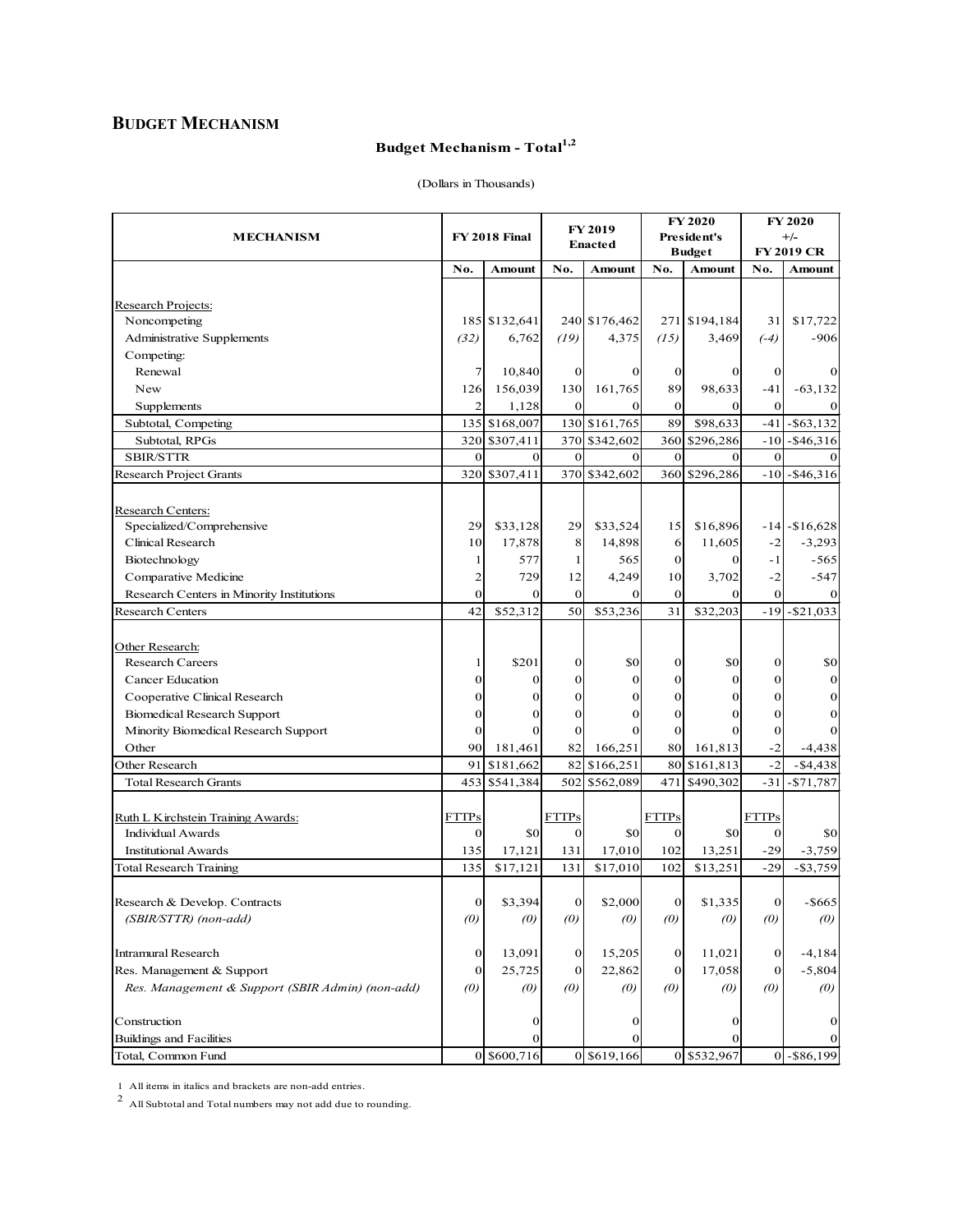#### **MAJOR CHANGES IN THE PRESIDENT'S BUDGET REQUEST**

Major changes by budget mechanism and/or budget activity detail are briefly described below. Note that there may be overlap between budget mechanism and activity detail and these highlights will not sum to the total change for the FY 2020 President's Budget for the Common Fund, which is \$86.2 million less than the FY 2019 Enacted level, for a total of \$533.0 million. The FY 2020 President's Budget reflects the Administration's fiscal policy goals for the Federal Government. Within that framework, the Common Fund will pursue its highest research priorities through strategic investments and careful stewardship of appropriated funds.

Research Project Grants (-\$46.3 million; total \$296.3 million): The Common Fund expects to support a total of 360 Research Project Grant (RPG) awards in FY 2020. Estimated awards for FY 2020 include 271 Noncompeting RPGs and the award of 89 Competing RPGs.

Research Centers (-\$21.0 million; total \$32.2 million): The estimated decrease in Common Fund support for Research Centers reflects a planned ramp down of initiatives within the 4D Nucleome and Library of Integrated Network-based Cellular Signatures programs.

Intramural Programs (-\$4.2 million; total \$11.0 million): The estimated decrease in support for Intramural Programs reflects a planned reduction in the Stem Cell Translation Laboratory within the Regenerative Medicine Program, as well as the intramural site of the Undiagnosed Diseases Network.

Research Management and Support (-\$5.8 million; total \$17.1 million): The estimated decrease in Research Management and Support reflects decreased need for these activities as the 4D Nucleome and Library Integrated Network-based Cellular Signatures programs wind down.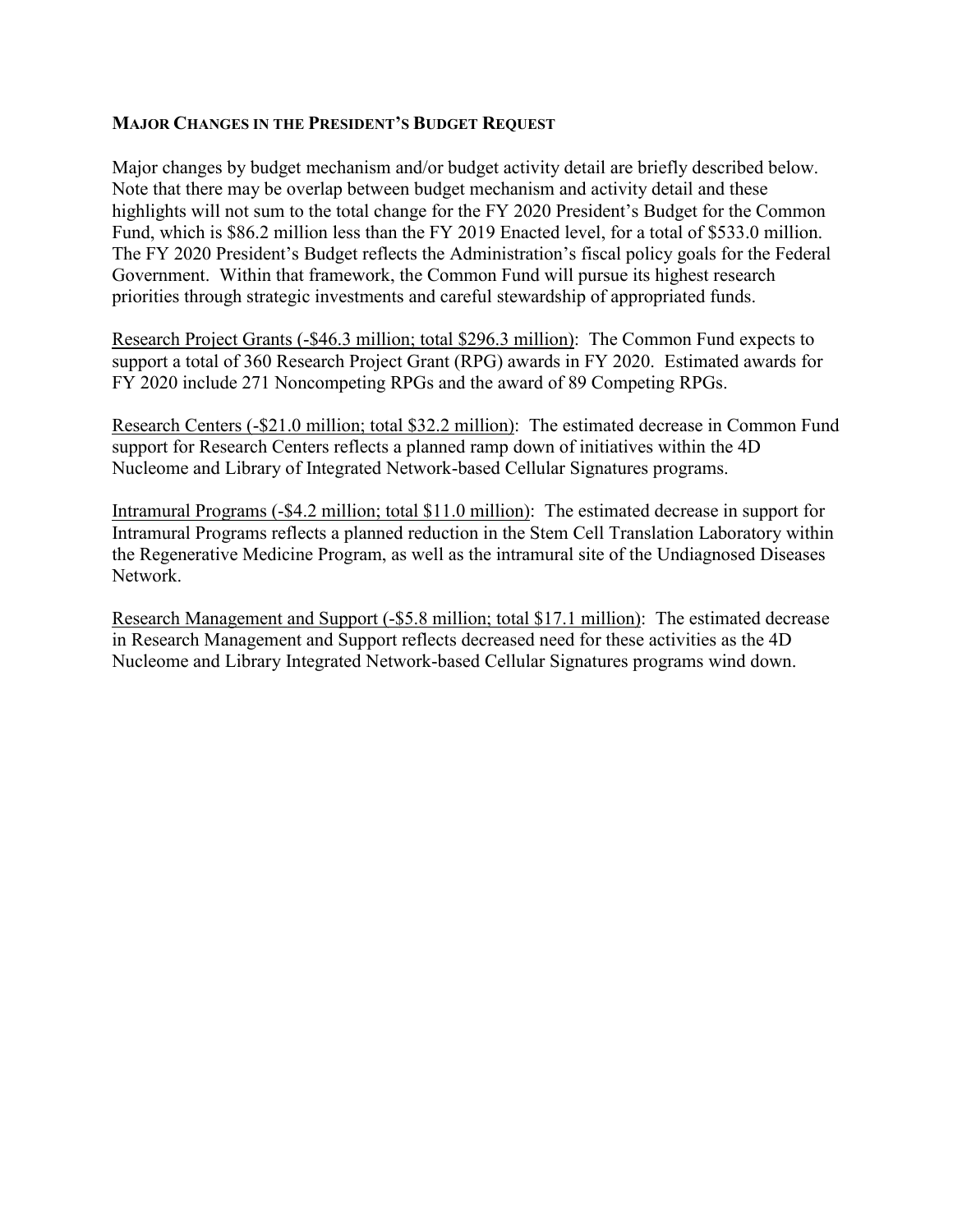# **Budget by Initiative**

#### **National Institutes of Health Common Fund by Initiative (Dollars in Thousands)**

|                                                                               |          |                | FY 2020          |
|-------------------------------------------------------------------------------|----------|----------------|------------------|
| Common Fund Program                                                           | FY 2018  | FY 2019        | President's      |
|                                                                               | Final    | Enacted        | Budget           |
| 4D Nucleome                                                                   | 28,629   | 27,811         | 203              |
| Technology Development, Biological Validation, Modeling and Pilot Mapping     | 10,456   | 9.939          | 203              |
| Nucleomic, Imaging, and Computational Tool Development                        | 10,588   | 10,038         | $\mathbf{0}$     |
| 4D Nucleome Coordination and Integration                                      | 7,584    | 7,834          | $\mathbf{0}$     |
| <b>Acute to Chronic Pain Signatures</b>                                       | 0        | 2,402          | 14,365           |
| Clinical Observation of Pain                                                  | 0        | 1,659          | 8,084            |
| <b>Omics Data Generation Centers</b>                                          | $\theta$ | 200            | 3,561            |
| Data Integration and Resource                                                 | $\theta$ | 543            | 2,720            |
| All of Us Research Program                                                    | 67       | $\mathbf{0}$   | $\bf{0}$         |
| <b>Big Data to Knowledge (BD2K)</b>                                           | 2,208    | 109            | 97               |
| Enhancing the Diversity of the NIH-Funded Workforce                           | 50,603   | 52,675         | 47,818           |
| <b>BUILD</b> Initiative                                                       | 47,581   | 40,900         | 31,960           |
| National Research Mentoring Network (NRMN)                                    | 1,784    | 10,100         | 8,992            |
| Coordination and Evaluation Center (CEC)                                      | 1,239    | 1,675          | 6,867            |
| <b>Epigenomics</b>                                                            | 45       | $\bf{0}$       | $\bf{0}$         |
| <b>Extracellular RNA Communication</b>                                        | 6,555    | 6,869          | 5,204            |
| Data Management and Resource/Repository (DMRR)                                | 2,429    | 1,633          | 609              |
| Reference Profiles of Human Extracellular RNA                                 | 4,007    | $\overline{0}$ | $\mathbf{0}$     |
| Extracellular RNA Biogenesis, Biodistribution, Uptake, and Effector Function  | 52       | $\Omega$       | $\boldsymbol{0}$ |
| Clinical Utility of Extracellular RNAs as Biomarkers and Therapeutic Agents   | 66       | $\overline{0}$ | $\mathbf{0}$     |
| Separating exRNA Carrier Subclasses                                           | $\Omega$ | 2,620          | 2,296            |
| Phenotyping Single Vesicle-Associated exRNAs                                  | $\theta$ | 2,617          | 2,299            |
| Gabriella Miller Kids First Pediatric Research                                | 14,043   | 13,028         | 12,956           |
| <b>Genotype-Tissue Expression (GTEx) Resources</b>                            | 577      | 565            | $\mathbf{0}$     |
| <b>Global Health</b>                                                          | 16,750   | 15,459         | 10,296           |
| Medical Education Partnership Initiative (MEPI)                               | 3,000    | 3,000          | $\mathbf{0}$     |
| Human Heredity and Health in Africa (H3Africa)                                | 11,405   | 10,126         | 8,653            |
| Cookstove Initiative                                                          | 2,346    | 2,333          | 1,643            |
| <b>Glycoscience</b>                                                           | 20,327   | 19,480         | 11,896           |
| <b>Health Care Systems Research Collaboratory</b>                             | 6,397    | 1,750          | 1,558            |
| NIH-HMORN Coordinating Center                                                 | 2,396    | 1,750          | 1,558            |
| <b>Expansion Activities</b>                                                   | 4,001    | $\Omega$       | $\mathbf{0}$     |
| <b>Health Economics</b>                                                       | 60       | $\bf{0}$       | $\bf{0}$         |
| Changing Incentives for Consumers, Insurers, and Providers                    | 44       | $\overline{0}$ | $\boldsymbol{0}$ |
| Data Infrastructure to Enable Research on Health Reform                       | 17       | $\Omega$       | $\overline{0}$   |
| <b>High-Risk Research</b>                                                     | 188,232  | 183,250        | 171,908          |
| NIH Director's Pioneer Award                                                  | 35,698   | 44,297         | 48,260           |
| NIH Director's New Innovator Award Program                                    | 103,328  | 88,466         | 70,938           |
| Transformative Research Award                                                 | 27,884   | 29,642         | 33,075           |
| NIH Director's Early Independence Award Program                               | 21,322   | 20,845         | 19,635           |
| Human BioMolecular Atlas Project (HuBMAP)                                     | 7,442    | 15,006         | 24,065           |
| Technology Development                                                        | 1,663    | 4,205          | 8,141            |
| Human Tissue Mapping                                                          | 2,756    | 7,162          | 11,820           |
| Data Coordination and Integration                                             | 3,023    | 3,639          | 4,104            |
| <b>Illuminating the Druggable Genome</b>                                      | 9,395    | 12,400         | 11,920           |
|                                                                               | 1,571    | 3,598          | 3,212            |
| Knowledge Management Network<br>Data and Resource Generation Centers          | 7,284    | 8,236          | 8,222            |
| Dissemination and Outreach Hub                                                | 541      | 566            | 485              |
| Knockout Mouse Phenotyping Program                                            | 11,542   | 11,000         | 9,793            |
| Data Coordination                                                             | 1,256    | 1,262          | 1,123            |
| Production, Characterization, Cryopreservation, Phenotyping, and Data Release | 10,286   | 9,738          | 8,669            |
|                                                                               |          |                |                  |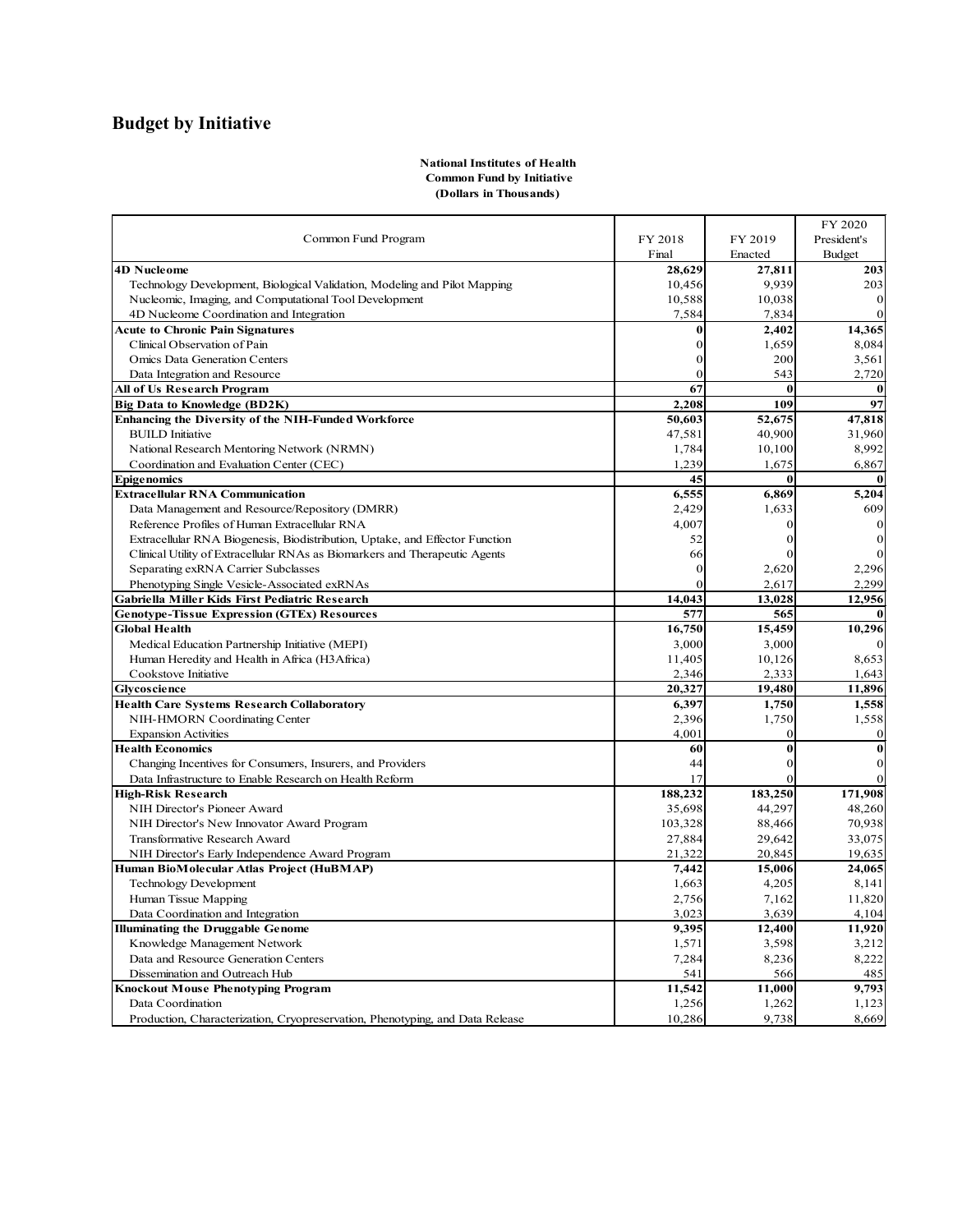#### **National Institutes of Health Common Fund by Initiative (Dollars in Thousands)**

|                                                                                               |          |          | FY2020         |
|-----------------------------------------------------------------------------------------------|----------|----------|----------------|
| Common Fund Program                                                                           | FY 2018  | FY 2019  | President's    |
|                                                                                               | Final    | Enacted  | Budget         |
| Library of Integrated Network-Based Cellular Signatures (LINCS)                               | 10.175   | 10,000   | $\bf{0}$       |
| <b>Metabolomics</b>                                                                           | 12,387   | 12,403   | 11,040         |
| Metabolomics Data Sharing and Program Coordination Core                                       | 4,580    | 4,896    | 4,401          |
| Metabolomics Data Analysis                                                                    | 7,807    | 7,507    | 6,639          |
| <b>Molecular Transducers of Physical Activity</b>                                             | 28,720   | 36,336   | 41,064         |
| Study Coordination and Data Management                                                        | 7,637    | 4,448    | 4,374          |
| Molecular Transducers of Physical Activity in Humans - Clinical Study                         | 9.390    | 12,149   | 14,736         |
| Chemical Analysis of Biological Samples                                                       | 10,262   | 18,311   | 19,344         |
| Characterization of Human Molecular Transducers of Physical Activity in Model Systems         | 1.431    | 1,428    | 2,610          |
| New Models of Data Stewardship                                                                | 39,152   | 27,153   | 15,031         |
| NIH Data Commons Pilot Phase                                                                  | 18,147   | 17,153   | 15,031         |
| Science Technology Research Infrastructure for Discovery, Experimentation, and Sustainability |          |          |                |
| (STRIDES)                                                                                     | 21,005   | 10,000   | $\mathbf{0}$   |
| NIH Center for Regenerative Medicine (NCRM)                                                   | 5,600    | 7,600    | 5,074          |
| Cell Therapy Projects                                                                         | 600      | 600      | 534            |
| Stem Cell Translation Laboratory (SCTL)                                                       | 5,000    | 7,000    | 4,540          |
| <b>Protein Capture</b>                                                                        | 1,332    | $\bf{0}$ | $\bf{0}$       |
| Production of anti-TF antibodies                                                              | 1,327    | 0        | $\mathbf{0}$   |
| New Reagent Technology Development and Piloting                                               |          |          | $\overline{0}$ |
| <b>Science of Behavior Change</b>                                                             | 12,215   | 12,617   | 198            |
| <b>Somatic Cell Genome Editing</b>                                                            | 14,153   | 35,785   | 34,663         |
| S.P.A.R.C. - Stimulating Peripheral Activity to Relieve Conditions                            | 48,842   | 51,268   | 42,080         |
| Functional and Anatomical Mapping of Five Organ Systems                                       | 25,483   | 25,405   | 18,611         |
| <b>Next Generation Tools</b>                                                                  | 13,588   | 10,079   | 5,412          |
| Off-Label Use of Existing Market-Approved Technology for Small Markets                        | 2,054    | 9,205    | 8,195          |
| Data Coordination                                                                             | 7,717    | 6,579    | 5,857          |
| Leveraging SPARC in support of HEAL                                                           | $\Omega$ | $\Omega$ | 4,006          |
| <b>Strengthening the Biomedical Research Workforce</b>                                        | 2,567    | 0        | $\mathbf{0}$   |
| <b>Transformative High Resolution Cryo-Electron Microscopy (CryoEM)</b>                       | 26,263   | 14,900   | 33,652         |
| National Centers for Cryo-Electron Microscopy                                                 | 25,745   | 14,366   | 33,182         |
| Training Cryo-electron Microscopists                                                          | 518      | 534      | 470            |
| <b>Undiagnosed Diseases Network</b>                                                           | 28,948   | 28,900   | 21,099         |
| Strategic Planning Funds                                                                      | 7,490    | 9,829    | 6,988          |
| Subtotal Common Fund                                                                          | 600,716  | 608,593  | 532,967        |
| New Initiatives in Common Fund                                                                | $\theta$ | 10,573   | $\mathbf{0}$   |
| <b>Total Common Fund</b>                                                                      | 600,716  | 619,166  | 532,967        |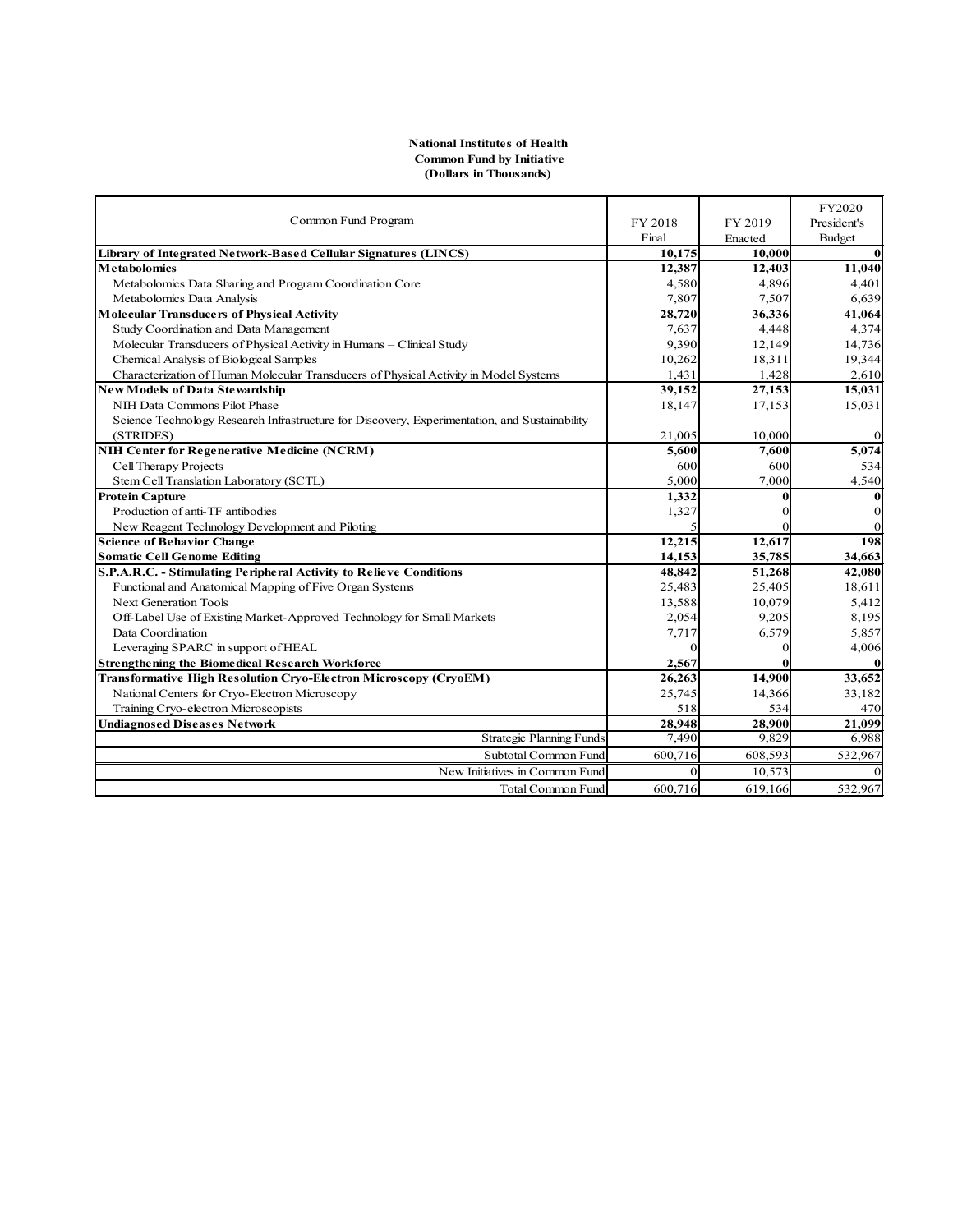## **Justification of Budget Request**

### *Common Fund*

Authorizing Legislation: Section 301 and title IV of the Public Health Service Act, as Amended.

Budget Authority (BA):

|            |               |                      | FY 2020       | FY 2020          |
|------------|---------------|----------------------|---------------|------------------|
|            | FY 2018       | FY 2019              | President's   | $+/-$            |
|            | Final         | <b>Enacted Level</b> | <b>Budget</b> | FY 2019          |
| BA         | \$600,716,000 | \$619,166,000        | \$532,967,000 | $-$ \$86,199,000 |
| <b>FTE</b> |               |                      |               |                  |

Program funds are allocated as follows: Competitive Grants/Cooperative Agreements; Contracts; Direct Federal/Intramural; and Other.

### **Common Fund Narrative**

### **Overview**

The NIH Common Fund (CF) supports research in areas of emerging scientific opportunities, rising public health challenges, and knowledge gaps that deserve special emphasis; that would benefit from strategic coordination and planning across NIH Institutes and Centers (ICs); and that are designed to address specific, high-impact goals and milestones within a 5- to 10-year timeframe.<sup>[1](#page-5-0)</sup> Collectively, these programs represent strategic investments aimed at solving problems or building resources to affect research throughout the entire biomedical research enterprise. CF programs attempt to change the way science is conducted through the establishment of new scientific fields or paradigms, the development of new and innovative technologies that change the way scientists approach their work, or the generation of comprehensive data sets or other resources that catalyze all research and enable discovery.

CF programs capitalize on some of the most exciting and promising scientific opportunities in biomedical research today, all of which require creative and innovative approaches to overcome challenges and foster new discoveries. Therefore, the CF is an excellent example of how NIH supports and promotes science that addresses the NIH Director's theme for FY 2020, *From Inspiration to Innovation*. Within this theme, many CF programs address the priority areas for NIH. Each of these programs is described in more detail within the Selected Program Descriptions and Accomplishments section.

• *Transformational Tools and Technologies*: Transformational tools and technologies are an integral part of many CF programs. Some of the cutting-edge tools and technologies currently being developed with CF support will allow researchers to perform safe and effective precision genome editing to treat human diseases, or precisely stimulate

<span id="page-5-0"></span> $\overline{a}$ <sup>1</sup> https://commonfund.nih.gov/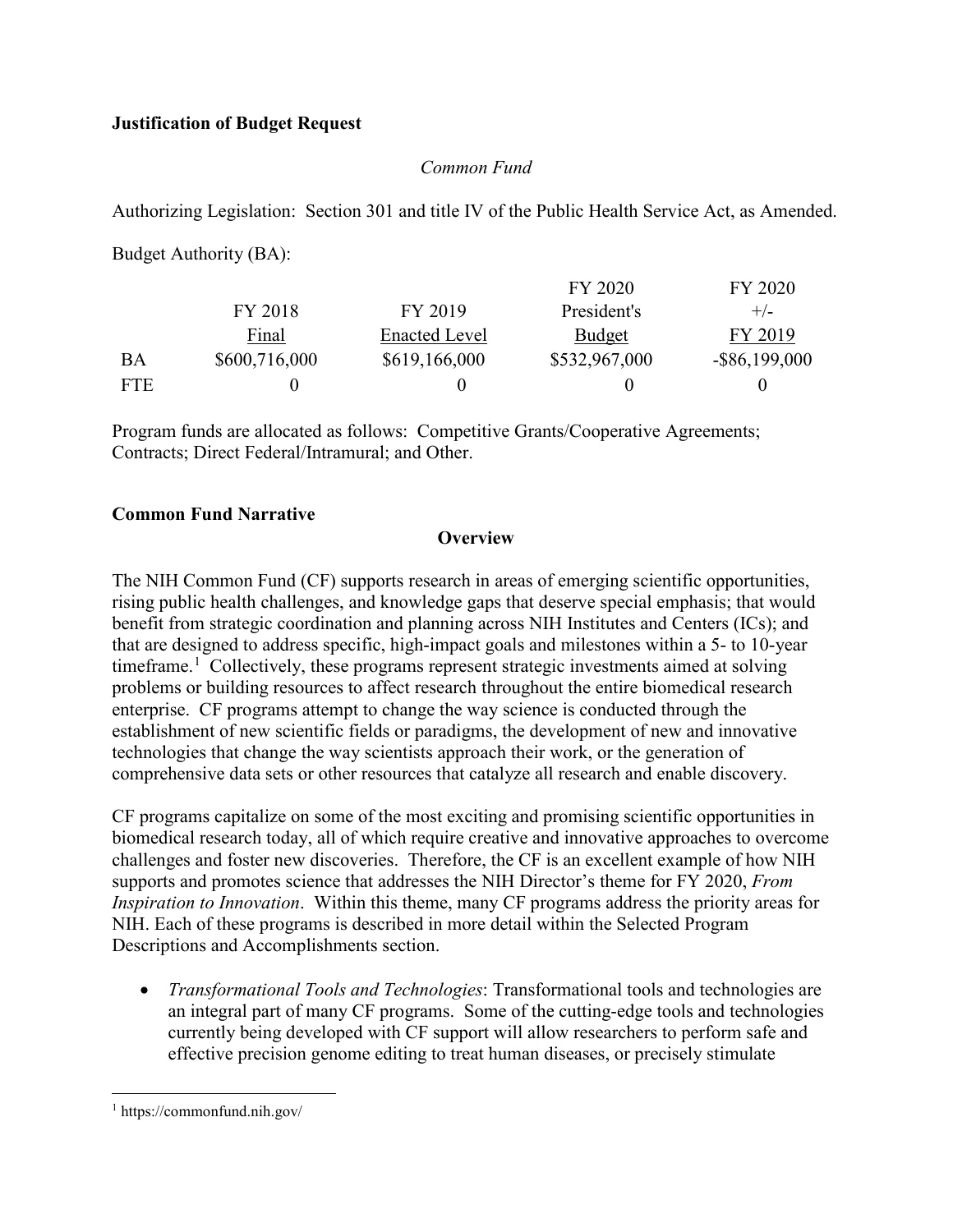peripheral nerves to control organ function and relieve symptoms of many different conditions. Another program is pioneering new models and approaches for storing, accessing, and analyzing vast amounts of biomedical data to benefit all researchers and catalyze discovery. CF is also enabling wide-spread access to potentially transformative but prohibitively expensive tools and technologies, such as cryo-electron microscopy for determining protein structure.

- *Building on Basic Science*: Many CF programs build foundational resources and establish fundamental biological principles, which can then catalyze research broadly. As one example, CF is creating a data resource to catalogue all known information about understudied proteins within several important protein families and is beginning to elucidate their functions. This investment in basic science is anticipated to spur additional research and accelerate drug discovery.
- *Exploring the Next Frontier*: CF programs are exploring newly emerging, cutting-edge areas of science that may lead to entirely new ways to promote health and treat or cure diseases. One CF program is leading the way in understanding how DNA is arranged in the nucleus of a cell over time and how that organization affects development and disease. The Common Fund's High Risk, High Reward awards support exceptionally creative scientists proposing innovative and transformative research; many of these awards are investigating questions that push the boundaries of science in a variety of biomedical research disciplines.

To date, many CF programs have had notable achievements. The Human Microbiome Program, completed in FY 2017, is an excellent example of a CF program that aimed to transform research capabilities and develop new biological paradigms. Largely as a result of this program and collaborative international efforts, our understanding of the human body has been transformed. We now understand that each of us is an ecosystem in which our microbial cells far outnumber our human cells and that our microbes have a profound impact on our health. The Epigenomic Roadmap Program, also completed in FY 2017, provided foundational information about the ways in which genes are turned on or turned off in many different human cell types. The Epigenomics program has changed the way that we understand gene regulation and its impact on health, with many epigenetic changes occurring early in life but contributing to disease years or decades later.

Significant efforts are being made to evaluate programs during their lifetime, and outcomes are assessed as programs end. Continuous evaluation during program implementation allows flexibility to modify program management and/or budgets in response to rapidly evolving scientific landscapes, technical challenges, or other unforeseen challenges or opportunities. Funds will be available in FY 2020 for new challenges and opportunities as programs end, move to other sources of support, or require decreased support as indicated by evaluative data.

Over the next five years, priorities for the CF collectively address three overarching goals:

- Invest in broadly useful, high impact data, methods, and tools that are expected to yield new scientific paradigms, solve cross-cutting challenges, and catalyze further research across the NIH
- Develop and test new models for effective data stewardship that can be adopted NIHwide to increase the impact and extend the value of data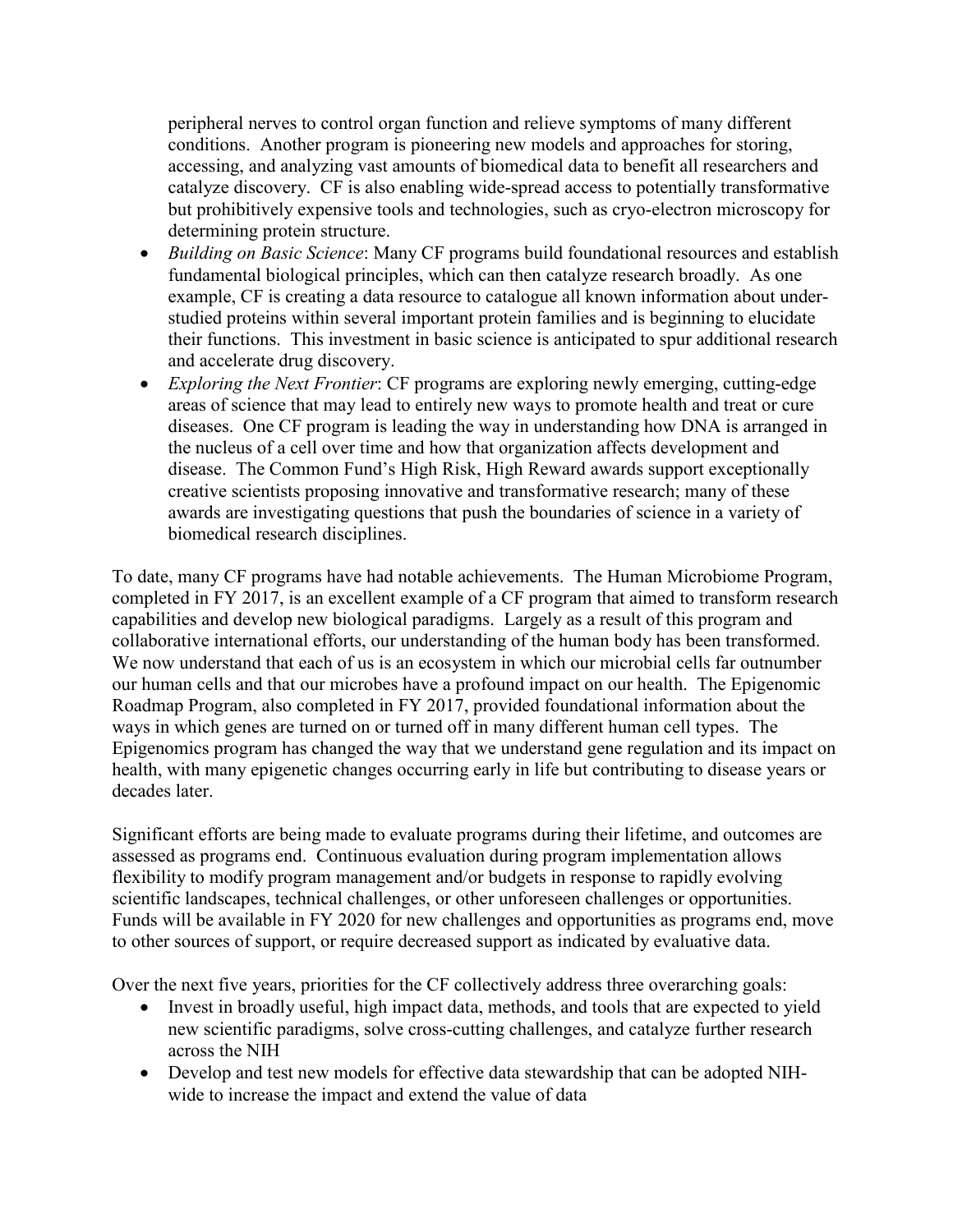• Establish and evaluate new funding mechanisms that foster innovation and discovery across the workforce, particularly for early stage investigators

Overall Budget Policy: The FY 2020 President's Budget Request for the CF is \$533.0 million, a decrease of \$86.2 million or 13.9 percent compared to the FY 2019 Enacted level. This decrease reflects the planned ramping down of several programs and initiatives, and allows for the expansion of several high-priority activities within existing programs, including the Transformative Cryo-Electron Microscopy Program, Human BioMolecular Atlas Project (HuBMAP), and Molecular Transducers of Physical Activity Consortium (MoTrPAC).

#### **Selected Program Descriptions and Accomplishments**

The CF supports approximately 30 programs, most of which consist of a series of integrated initiatives that collectively address a set of goals aiming to transform the way research is conducted, the way that health and disease are understood, and/or the way that diseases are diagnosed or treated. These programs span a wide range of biomedical research fields, and encompass basic, translational, and clinical research. Highlighted below are programs that exemplify the science to be supported in FY 2020, and/or which involve significant budget shifts compared to FY 2019. Also included are CF programs that have achieved the goals set when program plans were originally developed and are now identifying additional scientific challenges and opportunities that may be addressed in a second stage of support. Two CF programs -- Library of Integrated Network-Based Cellular Signatures (LINCS) and Genotype-Tissue Expression Resources (GTEx) -- will receive their final year of support in FY 2019; funds are therefore not requested in FY 2020. Information on these programs and their accomplishments can be found on the program websites.<sup>[2](#page-7-0)</sup>

### **4D Nucleome (4DN)**

It is estimated that each human cell contains approximately 2 meters (6.5 feet) of linear DNA, squeezed inside the cell's microscopic nucleus. We now know that DNA is not randomly arranged within the nucleus; instead, the organization of the nucleus is tightly controlled, and early observations suggests that this organization plays an important role in cell function. However, specific consequences of this organization are not well understood. The Common Fund's 4D (four dimensional) Nucleome program aims to understand principles underlying nuclear organization in space (three dimensions) and time (the fourth dimension), the role nuclear organization plays in gene expression and cellular function, and how changes in nuclear organization affect normal development as well as various diseases.<sup>[3](#page-7-1)</sup> This program is developing technologies, resources, and data that enable the study of the 4D Nucleome, including novel tools to explore the dynamics of nuclear architecture and its role in gene expression programs, and computer models to examine the relationship between nuclear organization and function in both normal development and disease. It will also develop reference maps of nuclear architecture in a variety of cells and tissues. Comparing these maps between healthy and diseased cells is expected to lead to new clues about genomic changes that

<span id="page-7-0"></span><sup>2</sup> https://commonfund.nih.gov/LINCS,<https://commonfund.nih.gov/GTEx>

<span id="page-7-1"></span><sup>3</sup> https://commonfund.nih.gov/4Dnucleome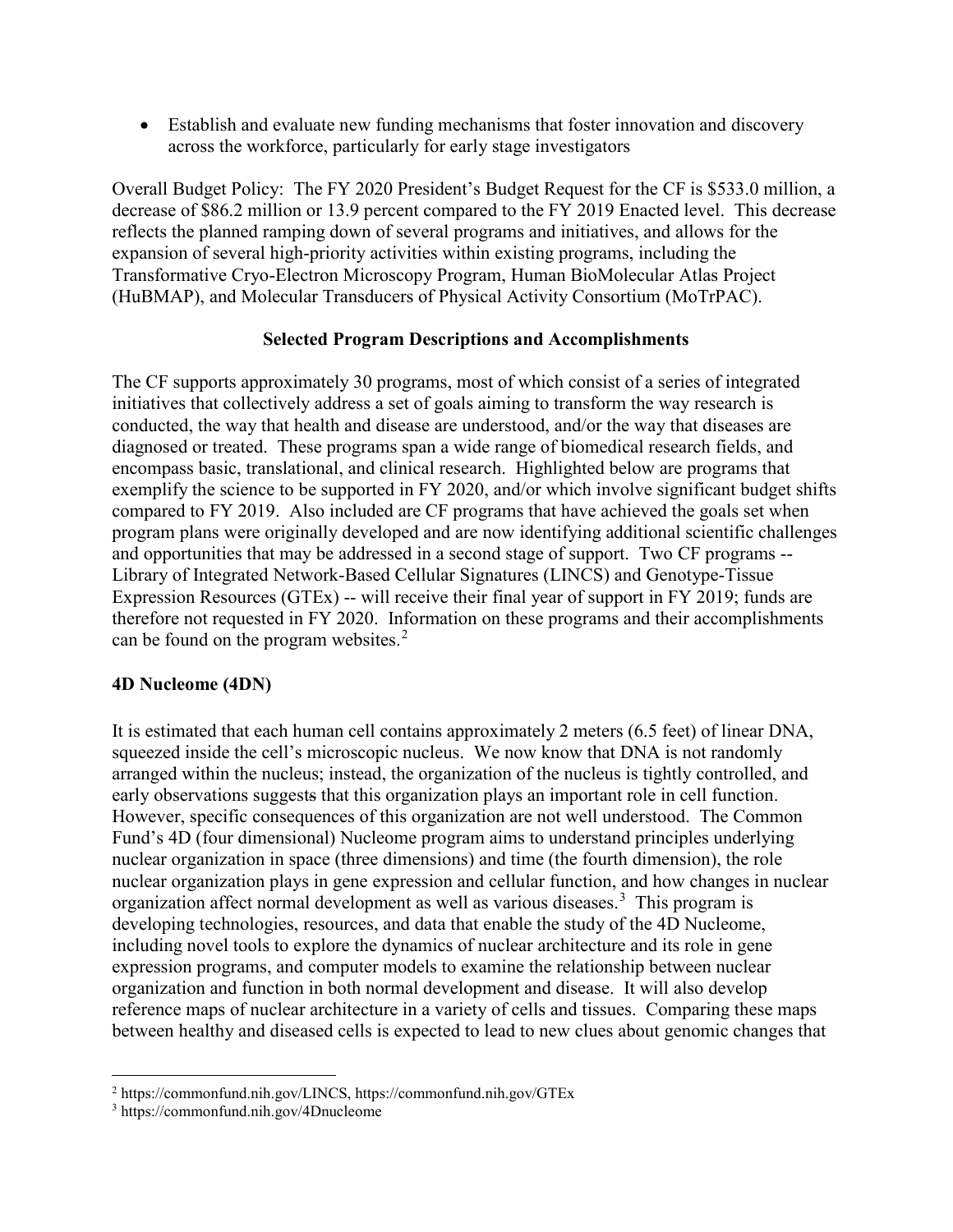occur in various pathologies. Funding for the 4DN program began in FY 2015 and funding for the first stage will end in FY 2019.

Budget Policy: The FY 2020 President's Budget Request is \$0.2 million for the 4DN program, a decrease of \$27.6 million or 99.3 percent compared to the FY 2019 Enacted level. This decrease reflects a planned ramping down as stage 1 is closed out, with stage 2 anticipated to launch in FY 2021.

## **Acute to Chronic Pain Signatures (A2CPS)**

In many individuals, acute pain from injury, surgery, or disease persists beyond the initial insult and may last for months, years, or throughout life. The mechanisms driving the transition from acute pain to a chronic state are poorly understood. The Acute to Chronic Pain Signatures (A2CPS) program focuses on identifying "signatures" predictive of the transition from acute to chronic pain.<sup>[4](#page-8-0)</sup> Understanding and identifying at-risk patients could result in preventive treatment plans that may greatly reduce the prevalence of chronic pain and reduce reliance on opioids. Although supported via the Common Fund, the program is part of the trans-NIH HEAL (Helping to End Addiction Long-term) Initiative, an aggressive effort to speed scientific solutions to stem the national opioid public health crisis.<sup>[5](#page-8-1)</sup> The program therefore represents an additional investment on the part of NIH to address pain and opioid addiction. A2CPS will support two clinical studies that follow patients after an acute pain event related to a surgical procedure or musculoskeletal trauma. The studies will use advances in imaging, high-throughput biomedical measurements, sensory testing, and psychosocial assessments to identify potential signatures of the transition from acute to chronic pain or resilience to chronic pain. After a planning year in FY 2019, A2CPS will scale up in FY 2020 as it implements the two clinical studies and begins recruiting study participants.

Budget Policy: The FY 2020 President's Budget Request is \$14.4 million for the A2CPS program, an increase of \$12.0 million or 498.1 percent compared to the FY 2019 Enacted level. This increase will support the launch of two clinical trials to follow patients after an acute pain event.

### **Big Data to Knowledge (BD2K)**

As biomedical tools and technologies rapidly improve, researchers are producing and analyzing an ever-expanding amount of complex biological data called "big data." As one component of an NIH-wide strategy, the CF, in concert with NIH ICs, is supporting the Big Data to Knowledge (BD2K) program.<sup>[6](#page-8-2)</sup> BD2K has focused on facilitating broad use of biomedical big data, developing and disseminating analysis methods and software, enhancing training relevant for large-scale data analysis, and establishing centers of excellence for big data. The remaining activities within these initiatives will focus on making the products of research usable, discoverable, and disseminated to intended end-users. In FY 2020, the BD2K budget will decrease due to the planned ramping down of several initiatives. In addition, funding for the

<span id="page-8-0"></span> $\overline{a}$ <sup>4</sup> https://commonfund.nih.gov/pain

<span id="page-8-1"></span><sup>5</sup> https://www.nih.gov/research-training/medical-research-initiatives/heal-initiative

<span id="page-8-2"></span><sup>6</sup> https://commonfund.nih.gov/bd2k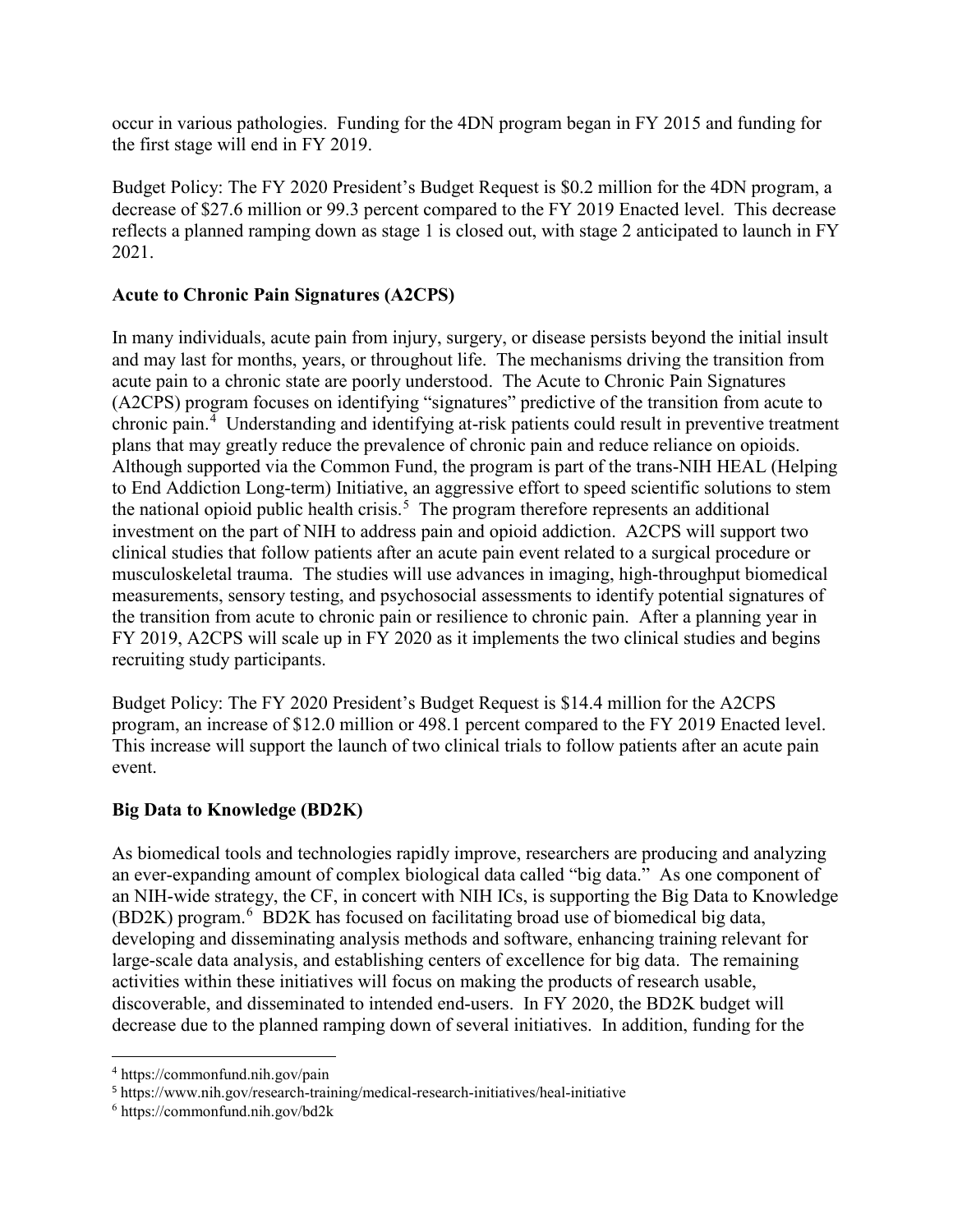NIH Data Commons Pilot Phase is requested under a new programmatic title, "New Models of Data Stewardship." As described below, this reflects the substantial shift from BD2K goals that the Data Commons Pilot encompasses as well as new goals that have been established via the Science and Technology Research Infrastructure for Discovery, Experimentation, and Sustainability (STRIDES) initiative.

Budget Policy: The FY 2020 President's Budget Request is \$0.1 million for the BD2K program, a decrease of \$12,000 or 10.8 percent compared to the FY 2019 Enacted level. This decrease reflects the planned ramping down of BD2K activities as funds for data science are shifted to the New Models of Data Stewardship program.

### **Gabriella Miller Kids First Pediatric Research**

The Gabriella Miller Kids First Pediatric Research program (Kids First) aims to catalyze pediatric research by making large amounts of high-quality genetic and clinical data from pediatric patient cohorts widely available and easy to use for the entire biomedical research community.<sup>[7](#page-9-0)</sup> The Kids First program supports a data resource that integrates data from patients with childhood cancer or structural birth defects; these conditions have profound, lifelong effects on patients and their families. The information in the Kids First Data Resource consists of genetic and clinical information from patients, and genetic information from their parents. Researchers analyze these data to understand how genetic mutations lead to birth defects or to cancer, and to discover whether there are shared contributions to both conditions. There is considerable scientific evidence that examining childhood cancer and structural birth defects data together will uncover new connections between them that would not have been discovered if they were examined independently. Having these data sets together in a single, widely accessible resource is anticipated to facilitate new discoveries and novel ways of thinking about these conditions. Importantly, the Kids First Data Resource is poised to accept many additional existing data sets, increasing researchers' ability to detect genetic changes that contribute to many different conditions. To date, funds for the Kids First program have been used to support research centers to perform genetic sequencing of samples from over 30 patient cohorts representing a wide range of diseases and conditions, as well as support to build the Kids First Data Resource. In accordance with Gabriella Miller Kids First Research Act, all appropriated Kids First funds have been used to support pediatric research. In FY 2020, support for the Kids First Data Resource will be used to enable collaboration with the NIH Data Commons Pilot to establish a Pediatric Data Commons, providing a pathway to efficiently share and analyze trans-NIH pediatric data.

Budget Policy: The FY 2020 President's Budget Request is \$13.0 million for the Kids First program, a decrease of \$0.1 million or 0.6 percent compared to the FY 2019 Enacted level. Programmatic funding from the Pediatric Research Initiative Fund remains constant at the \$12.6 million statutory level in both FY 2019 and FY 2020, with the overall \$0.1 million decrease resulting from a reduction in funds requested in the regular Common Fund appropriation to support research management activities.

## **High-Risk, High-Reward Research (HRHR)**

<span id="page-9-0"></span> $\overline{a}$ <sup>7</sup> https://commonfund.nih.gov/KidsFirst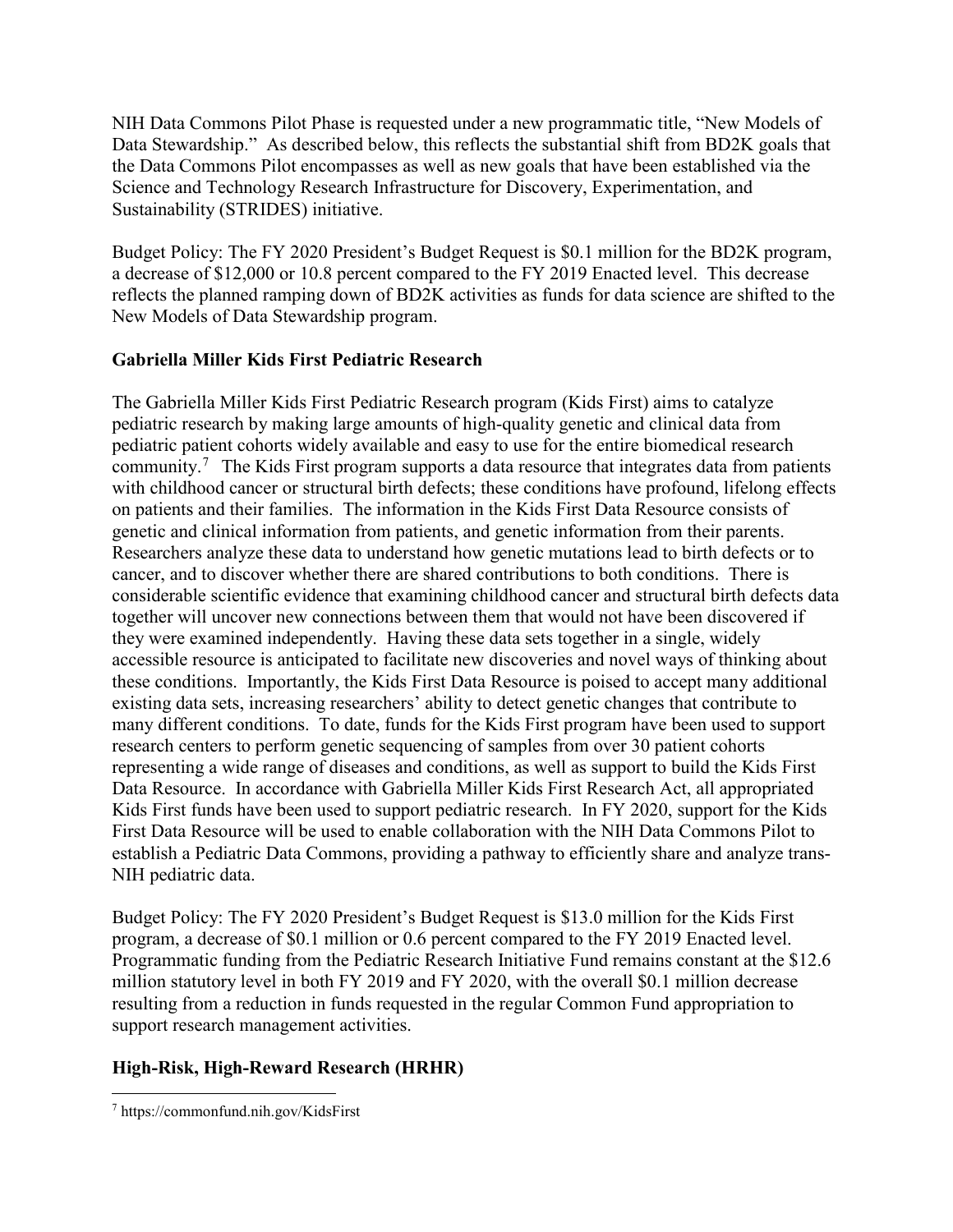Research that aims to transform science is inherently difficult and risky but necessary to accelerate the pace of scientific discovery and advance human health. While all CF programs encourage risk-taking to overcome significant challenges in biomedical research, most programs designate funds for particular high-risk objectives or methods. The High-Risk, High-Reward Research (HRHR) program takes a different approach by supporting exceptionally creative scientists proposing innovative and transformative research in any scientific area within the NIH mission through four complementary initiatives: the Pioneer Award, New Innovator Award, Transformative Research Award, and Early Independence Award.<sup>[8](#page-10-0)</sup> The Pioneer Award supports extraordinarily creative scientists who propose bold approaches to addressing major challenges in biomedical and behavioral research. The New Innovator Award supports exceptionally creative, early career investigators who propose innovative, high-impact projects. The Transformative Research Award supports unconventional, paradigm-shifting research projects that are inherently risky and untested and allows teams of principal investigators when appropriate. The Early Independence Award bypasses the traditional post-doctoral training period by helping establish independent scientific careers for newly graduated scientists with the intellect, creativity, drive, and maturity to flourish independently.

Budget Policy: The FY 2020 President's Budget Request is \$171.9 million for the HRHR program, a decrease of \$11.3 million or 6.2 percent compared to the FY 2019 Enacted level. This level of support will allow NIH to continue to invest in high risk research with the potential for extraordinary impact.

### **Human BioMolecular Atlas Project (HuBMAP)**

In living organisms consisting of multiple cell types, diverse cells with different functions and structures develop as we grow and age. The Human BioMolecular Atlas Project (HuBMAP) aims to catalyze development of an open, global framework for comprehensively mapping the human body at the level of individual cells.<sup>[9](#page-10-1)</sup> HuBMAP will show proof of principle via preliminary mapping activities of a few organs and distributed systems with existing and emerging technologies, it will establish and validate innovative technologies, and it will demonstrate the utility of these data. HuBMAP will only map a small percentage of the human body (tens of millions of cells out of the trillions in the human body), but it will work with the broader community to establish the tools, infrastructure, and standards with the expectation that the research community will continue to build upon these maps in the future. Ultimately, these maps will form part of a resource conceptually like Google Maps for the human body and, as this data resource grows over time, will result in a complete human body map at the cellular level. If successful, these maps will enable and encourage future studies and new insights into interindividual variation and tissue changes across the lifespan and health/disease continuum. This program is expected to leverage close partnership with companies and international funding agencies so that multiple funding sources are applied to this global challenge. HuBMAP started in FY 2018 and entered a scale-up phase in FY 2019 that will continue through FY 2020. Support for technology development, tissue mapping, and data coordination will continue to ramp up as improvements are made to generate high quality tissue maps.

<span id="page-10-0"></span><sup>8</sup> https://commonfund.nih.gov/highrisk

<span id="page-10-1"></span><sup>9</sup> https://commonfund.nih.gov/HuBMAP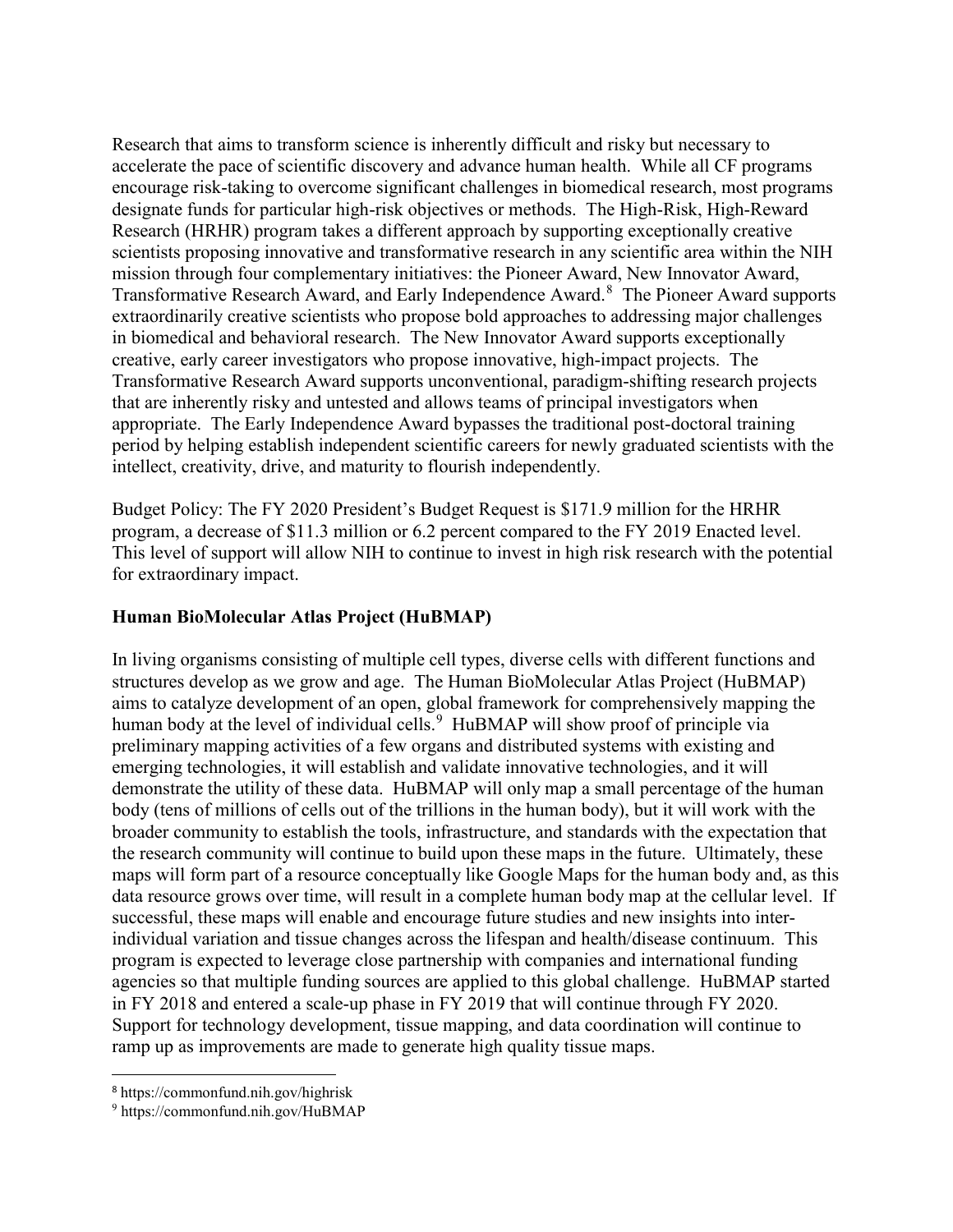Budget Policy: The FY 2020 President's Budget Request is \$24.1 million for the HuBMAP program, an increase of \$9.1 million or 60.4 percent compared to the FY 2019 Enacted level. This increase will support the planned ramp up of technology development, tissue mapping, and data coordination efforts.

### **Molecular Transducers of Physical Activity**

Physical activity has been demonstrated to contribute to health via a wide variety of measures, and lack of physical activity is at the root of many common chronic health problems. Despite this, we have a poor understanding of the molecular mechanisms by which the benefits of physical activity are realized. A better understanding of the molecules that underlie the benefits of physical activity could lead to the development of improved, personalized exercise recommendations as well as therapies for individuals who are unable to exercise due to illness or disability. The development of a molecular map of physical activity is a daunting task but is now made possible because of recent advances in several powerful high-throughput analytic approaches, including metabolomics, proteomics, genomics, transcriptomics, and epigenomics. The Molecular Transducers of Physical Activity in Humans Consortium (MoTrPAC) will leverage these advances to improve our understanding of the molecular mechanisms by which physical activity improves health.<sup>10</sup> This program will extensively catalogue the biological molecules affected by physical activity in people, identify some of the key molecules that underlie the systemic effects of physical activity, and characterize the function of these key molecules. Support for MoTrPAC will increase in FY 2020 as clinical studies of exercise in humans will continue to ramp up.

Budget Policy: The FY 2020 President's Budget Request is \$41.1 million for MoTrPAC, an increase of \$4.7 million or 13.0 percent compared to the FY 2019 Enacted level. This increase in support will allow continued growth of clinical studies to identify key molecules that contribute to health benefits of physical activity.

#### **Program Portrait: New Models of Data Stewardship (NMDS)**

FY 2019 Level: \$27.2 million FY 2020 Level: \$15.0 million Change: -\$12.2 million

The New Models of Data Stewardship (NMDS) program encompasses goals that began as part of the BD2K program but which have expanded as a result of extensive strategic planning at NIH and as a result of the early work of the NIH Data Commons Pilot. The NMDS program is designed to enhance biomedical discovery and improve efficiency through new digital data management strategies.<sup>[11](#page-11-1)</sup> These strategies contribute to NIH efforts to develop and sustain a modern biomedical data ecosystem as described in the NIH Strategic Plan for Data Science<sup>[12](#page-11-2)</sup> by making data for research findable, accessible, interoperable, and reusable (FAIR) in the cloud environment. NMDS includes two integrated initiatives, the NIH Data Commons Pilot Phase and Science and Technology Research Infrastructure for Discovery, Experimentation, and Sustainability (STRIDES). The overarching goal of the NIH Data Commons Pilot Phase is to accelerate new biomedical discoveries by developing and testing a cloud-based platform where investigators can store, share, access, connect, and interact with digital objects (data, software, etc.)

<span id="page-11-0"></span><sup>10</sup> <https://commonfund.nih.gov/MolecularTransducers/>11 https://commonfund.nih.gov/data

<span id="page-11-1"></span>

<span id="page-11-2"></span><sup>12</sup> https://datascience.nih.gov/strategicplan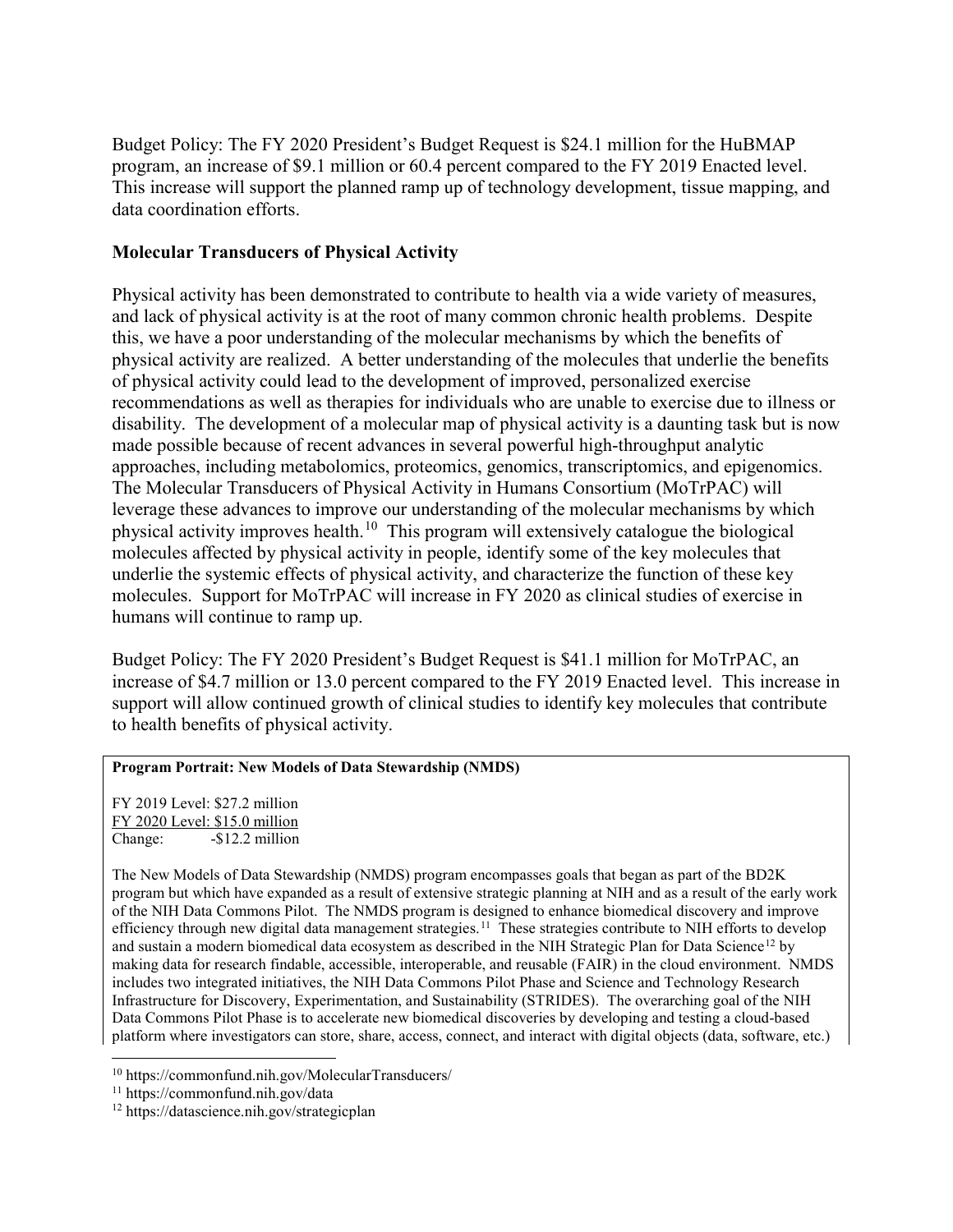generated from biomedical and behavioral research. The STRIDES initiative was launched in FY 2018 and established partnerships with commercial cloud service providers (CSPs) to reduce economic and technological barriers to accessing and computing on large biomedical data sets to accelerate biomedical advances. STRIDES supports NIH Data Commons Pilot Phase investigators and staff to provide cloud storage and services for data sets used as test cases to develop the Data Commons; data sets that are made available via STRIDES will conform to community-endorsed technical standards that will make them FAIR. Partnerships with CSPs through the STRIDES initiative will be leveraged by non-Common Fund programs across NIH to reduce economic and technological barriers to access, store, and compute on large biomedical data sets in the digital cloud ecosystem. Plans for these activities continue in FY 2020, with funds used to support migration of additional data sets to a cloud environment. No funding is requested for STRIDES in FY 2020 pending an assessment of community uptake of cloud computing.

#### **Program Portrait: Stimulating Peripheral Activity to Relieve Conditions (SPARC)**

FY 2019 Level: \$51.3 million FY 2020 Level: \$42.1 million Change: - \$9.2 million

Electrical manipulation of nerve signals (called neuromodulation) that control organ function has been recognized as a potentially powerful way to treat many diseases and conditions, such as hypertension, heart failure, gastrointestinal disorders, type II diabetes, inflammatory disorders, and more. However, neural control of end-organ function is poorly understood. Consequently, efficacy of neuromodulation therapies has been inconsistent and side effects are difficult to predict. The Stimulating Peripheral Activity to Relieve Conditions (SPARC) program is a high-risk, goal-driven basic research endeavor to develop foundational knowledge and technologies for an entirely new class of therapeutic devices that have the potential to precisely treat a wide variety of diseases and conditions.[13](#page-12-0)  Launched in FY 2015, the SPARC program supports interdisciplinary teams of investigators to deliver neural circuit maps and models that illustrate how peripheral nerves control organ function, along with technologies to isolate, measure, and manipulate nerve-organ interactions. Through partnerships with industry and physicians, the program supports human clinical studies that will serve to validate or refine neural circuit maps built from animal data. The mapping data, models, technologies, and protocols generated will be publicly available through an online resource to share tools and advancements. The program is designed to be iterative and dynamic, with the novel technologies informing mapping efforts, and mapping results defining new technology requirements. This program uses Other Transaction Authority for selected initiatives, which allows high levels of flexibility, responsiveness to adjust program components, and ability to engage with non-traditional partners as needed to address specific, high-risk goals within this complex, interdisciplinary, and rapidly evolving area of science. In FY 2020, SPARC will develop and refine neural circuit maps and models of the innervation of five organs. This will include efforts launched in FY 2019 in support of the HEAL Initiative to study pain pathways.

#### **Program Portrait: Transformative High Resolution Cryo-Electron Microscopy**

FY 2019 Level: \$14.9 million FY 2020 Level: \$33.7 million Change: \$18.8 million

Knowing the structure of a molecule reveals important information about how it functions and can provide insight into potential drug targets for fighting disease. Cryo-electron microscopy (cryo-EM) is a method used to image frozen biological molecules without the use of chemicals that can alter protein structure, providing a more accurate picture of the molecules and greater understanding of biological function. Additionally, recent technological advances have extended cryo-EM resolution to the atomic level, making it possible to image small molecules in great detail. However, the high cost of cryo-EM limits the method's availability to researchers. The Transformative High Resolution Cryo-Electron Microscopy program aims to provide nationwide access for researchers to cryo-EM through the creation of national service centers, improvement of technology, and the development of an expert workforce. [14](#page-12-1) In FY 2020, the Transformative High Resolution Cryo-Electron Microscopy program will increase

<span id="page-12-0"></span><sup>13</sup> https://commonfund.nih.gov/sparc

<span id="page-12-1"></span><sup>14</sup> https://commonfund.nih.gov/CryoEM